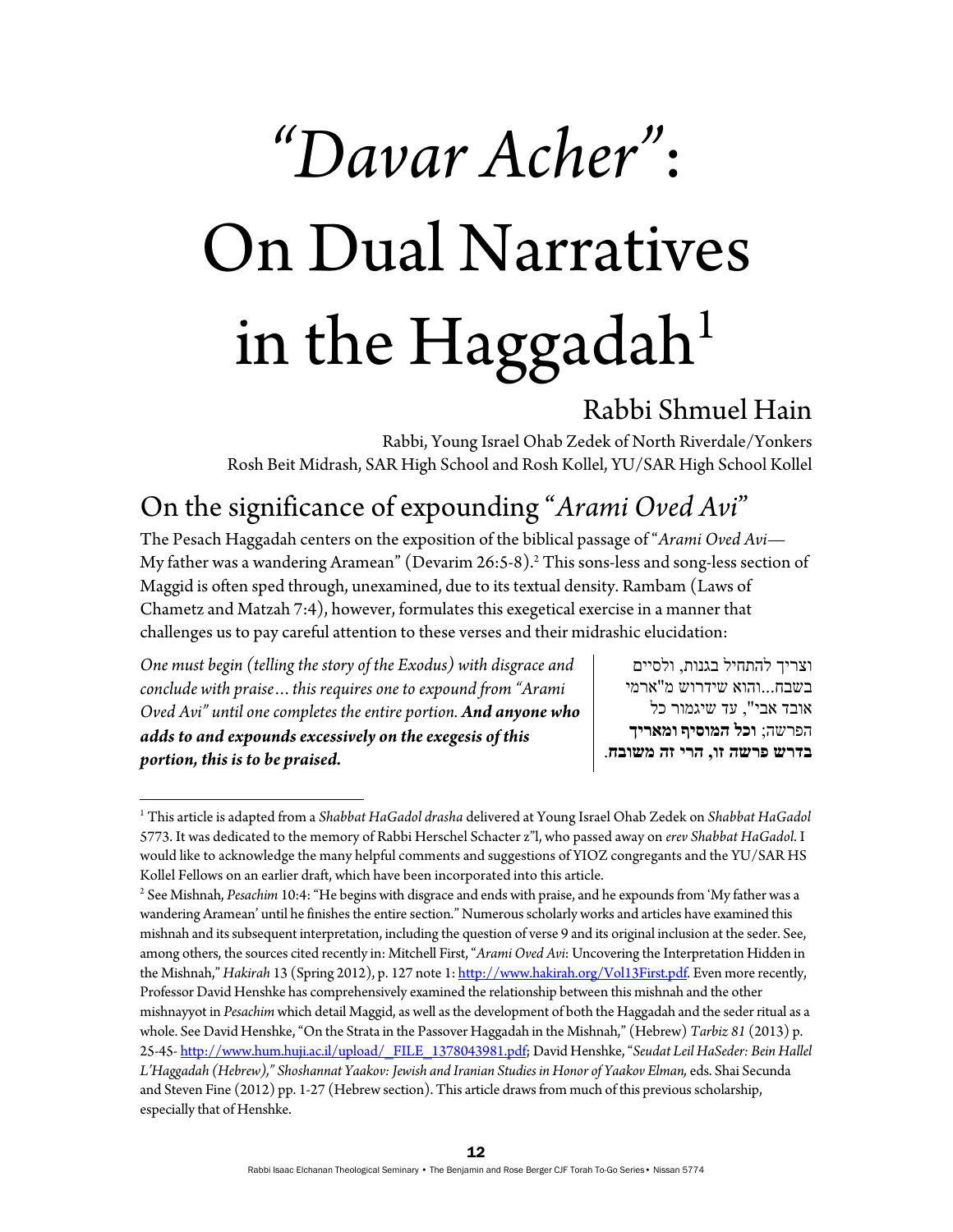For Rambam, reciting these verses and their exegesis should not be viewed as a pro-forma act to be discharged; rather, it represents an opportunity to analyze and expound upon the central text of the seder, a particularly praiseworthy undertaking not to be overlooked.

Following Rambam's charge, this article will examine the final verse (Devarim 26:8) from the biblical passage cited in the Haggadah:

*The Lord brought us forth from Egypt by a mighty hand, by an outstretched arm, and with awesome power, and by signs, and by portents.* 

ַו ִ יּוֹצ ֵאנוּ ה' ִמ ִמ ְצַריִם ְבּיָד ֲחזָ ָקה ִוּבזְרַֹע ָנְטוּיָה וּבְמֹרָא גַּדֹל וּבְאֹתוֹת וּבְמֹפְתִים.

Through an analysis of the Haggadah's unique exegesis of this verse we will:

- 1. Expand, expound, and explicate a fixed and opaque portion of the Haggadah's text.
- 2. Understand and appreciate the formula of "begin with disgrace and conclude with praise," as well as how the exegesis of *Arami Oved Avi* advances this narrative device.
- 3. Uncover and reveal an alternative narrative embedded in Maggid, a narrative that yields a different way of reading, understanding, and experiencing the Exodus from Egypt.

## Two Midrashic traditions

The text of our Haggadah reads as follows:<sup>3</sup>

- *1. "With a mighty hand," this refers to the dever (pestilence) as it is said: "Behold, the hand of the Lord will be upon your livestock in the field, upon the horses, the donkeys, the camels, the herds and the flocks, a very severe pestilence."*
- *2. "And with an outstretched arm," this refers to the sword, as it is said: "His sword was drawn, in his hand, stretched out over Jerusalem."*
- *3. "And with awesome power," this refers to the revelation of the Divine Presence, as it is said: "Has any God ever tried to take for himself a nation from the midst of another nation, with trials, signs and wonders, with war and with a strong hand and an outstretched arm, and with great manifestations, like all that the Lord your God, did for you in Egypt before your eyes!"*
- *4. "And with signs," this refers to the staff, as it is said: "Take into your hand this staff with which you shall*

- .1 **ְבּיָד ֲחזָ ָקה** זוֹ **ַה ֶדּ ֶבר**, ְכּ ָמה ֶשׁנֱֶּא ַמר: ִהנֵּה יַד יְיָ הוֹיָה ְבּ ִמ ְקנְָך  $\ddot{y}$ ָשֶׁר בַּשֶּׂדֶה, בַּסוּסִים, בַּחֲמֹרִים, ַבַּגִּמַלִּים, בַּבַּקַר וּבַצֹּאן, דֵבֵר כַּבֵד ְמאֹד. (שמות ט:ג)
- .2 **ִוּבזְרַֹע נְטוּיָה** זוֹ **ַה ֶחֶרב**, ְכּ ָמה ֶשׁנֱֶּא ַמר: ְו ַח ְרבּוֹ ְשׁ ָ לוּפה ְבּיָדוֹ, נְטוּיָה ַעל יְ ָ רוּש ַליִם. (דברי הימים א, כא:טז)
- .3 **ְוּבמָֹרא ָגּדֹל** זוֹ **ִגלּוּי ְשׁ ִכינָה**, ְכּ ָמה ֶשׁנֱֶּא ַמר: אוֹ ֲהנִ ָסּה ֱא ִֹלהים ָלבֹא ַלַקְחַת לוֹ גוֹי מְקֵרֶב גּוֹי בְּמַסֹּת ַ בְּאֹתֹת וּבְמוֹפְתִים, וּבְמִלְחָמָה וּבְיָד ֲחזָ ָקה ִוּבזְ ַ רוֹע נְטוּיָה, ְוּב ָמוֹר ִאים ְגּדֹ ִלים, ְכּכֹל ֲא ֶשׁר ָע ָשׂה ָל ֶכם יְיָ ְאֱלֹהֵיכֶם בְּמִצְרַיִם לְעֵינֵיךָ. (דברים ד:לד)
- .4 **ְוּבאֹתוֹת** זֶה **ַה ַמּ ֶטּה**, ְכּ ָמה ֶשׁנֱֶּא ַמר: וְאֵת הַמַּטֵּה הַזֶּה תִּקַּח בְּיַדְךָ, אֲשֶׁר

 $^3$  The exegesis immediately preceding this, on the first words of verse 8: "The Lord brought us forth from Egypt," has occupied much scholarly interest, partially due to it not appearing in all early versions of the Haggadah*,* and primarily because it emphasizes God's role in the Exodus to the exclusion of all agents, including Moshe. See, for example, David Arnow, "The Passover Haggadah: Moses and the Human Role in Redemption" *Judaism* Vol. 55 (2006), pp. 4-27, http://www.ajcongress.org/site/DocServer/Thepassoverhaggadah.pdf?docID=2122 and David Henshke, "'The Lord Brought Us forth From Egypt' On the Absence of Moses in the Passover Haggadah," *AJS Review* 31:1 (April 2007), pp. 61-73.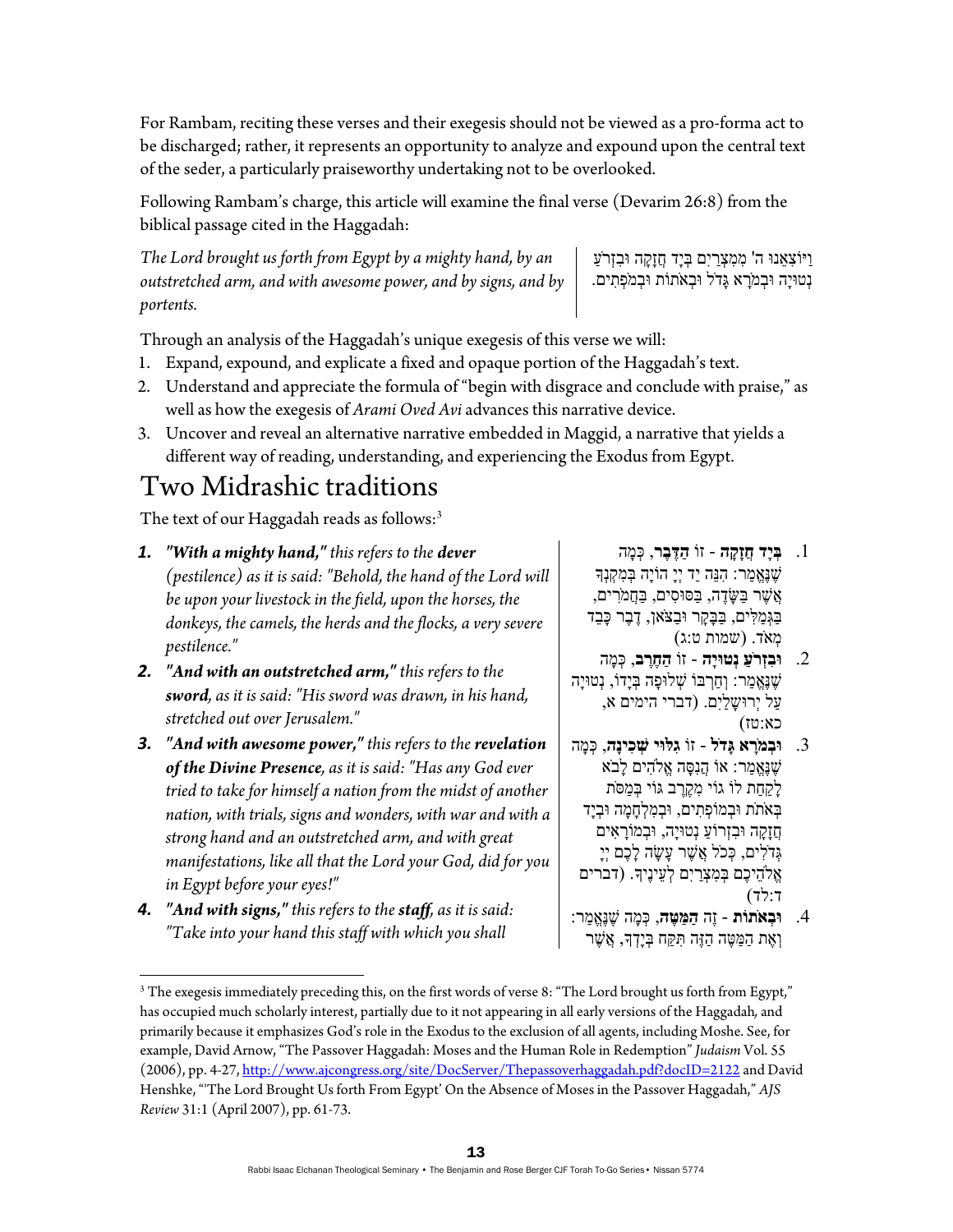*perform the signs."* 

*5. "And with wonders," this refers to the blood, as it is said: "And I shall show wonders in heaven and on earth: blood, and fire, and pillars of smoke."* 

*Another explanation: "Strong hand" indicates two [plagues]; "Outstretched arm," another two; "Great manifestation," another two; "Signs," another two; and "Wonders," another two. These are the Ten Plagues which the Holy One, blessed be He, brought upon the Egyptians…* 

ַתֲּע ֶשׂה בּוֹ ֶאת ָהאֹתֹת. (שמות ד:יז) .5 **ְוּבמֹ ְפ ִתים** - זֶה **ַה ָדּם**, ְכּ ָמה ֶשׁנֱֶּא ַמר: ְונָ ַת ִתּי ְ מוֹפ ִתים ַבּ ָשּׁ ַמיִם ָוּב ֶאָרץ, ָדּם ָו ֵאשׁ ְו ִת ְימרוֹת ָע ָשׁן. (יואל ג:ג) **ָד ָבר ֵאַחר**: ְבּיָד ֲחזָ ָקה - ְשׁ ַתּיִם, וּבִזְרֹעַ נְטוּיָה - שְׁתַּיִם, וּבִמֹרָא גַּדֹל -ְשׁ ַתּיִם, ְוּבאֹתוֹת - ְשׁ ַתּיִם, ְוּבמֹ ְפ ִתים - ְשׁ ַתּיִם. ֵאלּוּ ֶע ֶשׂר ַמכּוֹת ֶשׁ ֵה ִביא ַה ָקּדוֹשׁ ָבּרוְּך הוּא ַעל ַה ִמּ ְצ ִרים ְבּ ִמ ְצַריִם...,

Note that this passage is distinguished by being the only section for which the Haggadah offers two different exegeses, as indicated by the phrase "*davar acher*." This *sui generis* phenomenon is perplexing. Why did the compiler of the Haggadah not choose one *drasha* in this case? Indeed, some early versions of the Haggadah contain only the second *drasha*. 4

Moreover, the second exposition, at first glance, should be the preferred *drasha* as it is straightforward, while the first is highly problematic. According to the *davar acher*, the verse describing the manner in which the Israelites were brought out of Egypt is alluding to the ten plagues. While the count of ten is midrashic (5 x 2, leading to a host of other multiples of plagues in the Haggadah), understanding the verse as referring to the plagues corresponds with the simple meaning of the text and is attested to by other biblical verses.<sup>5</sup>

The first exegesis, by contrast, is puzzling from start to finish for several reasons. First, what makes the plagues of *dever*/pestilence and *dam/*blood (numbers 1 and 5 above) worthy of being singled out from the other plagues and specifically mentioned at the beginning and end of the exposition? Second, why is "the sword" (#2) relevant when it is not mentioned anywhere in the biblical description of the plagues? Third, what is the significance of the term "*giluy Shekhina*/Divine Revelation" (#3) and how does it contribute to the exegesis of the verse?<sup>6</sup> Fourth, the connection between the *matteh*/staff and "the signs" (#4) is tenuous, at best, since the staff was only involved in a few of the plagues. Furthermore, understanding "the signs" as

<sup>4</sup> See Shmuel and Zev Safrai, *Haggadat Hazal* (Hebrew) (1998) p. 143; Jay Rovner, "A New Version of the Eres Israel Haggadah Liturgy and the Evolution of the Eres Israel *Miqra Bikkurim* Midrash,*" Jewish Quarterly Review*  92:3,4 (2002) p. 427.

 $^5$  See, for example, Devarim 6:21-22: "We were slaves to Pharoah in Egypt and the Lord freed us from Egypt with a mighty hand. The Lord wrought marvelous and destructive signs and portents in Egypt, against Pharoah and his entire household before our eyes."

<sup>6</sup> An additional problem with the exegesis of "*u've'mora gadol*—and with awesome power" is that the derivation of *mora* from *mareh* (understood to be the "revelation of the *Shekhinah"*) instead of from *yirah* (awe), is unsupported by the verse cited as a proof text from Devarim 4:34 which merely repeats the wording of "*mora.*" This problem is beyond the scope of this article as it touches upon the two different midrashic genres present and intermingled throughout the exegesis of this passage in the Haggadah: explanatory exegesis and mere citation of parallel verses. See E. E. Urbach's review of Goldschmidt, "The Passover Haggadah: Its Sources and History (Hebrew)," *Kiryat Sefer* 36 (1961) pp. 145-146; David Henshke, "The *Midrash* of *Arami Oved Avi* (Hebrew)," *Sidra* 4 (1988) pp. 33- 52; and, most relevant to this particular exegesis, see David Henshke, "'By a Mighty Hand': an explication of the exegesis of the Passover Haggadah," *Kenishta* 4 (2010), pp. 11-27, and especially pages 22-27.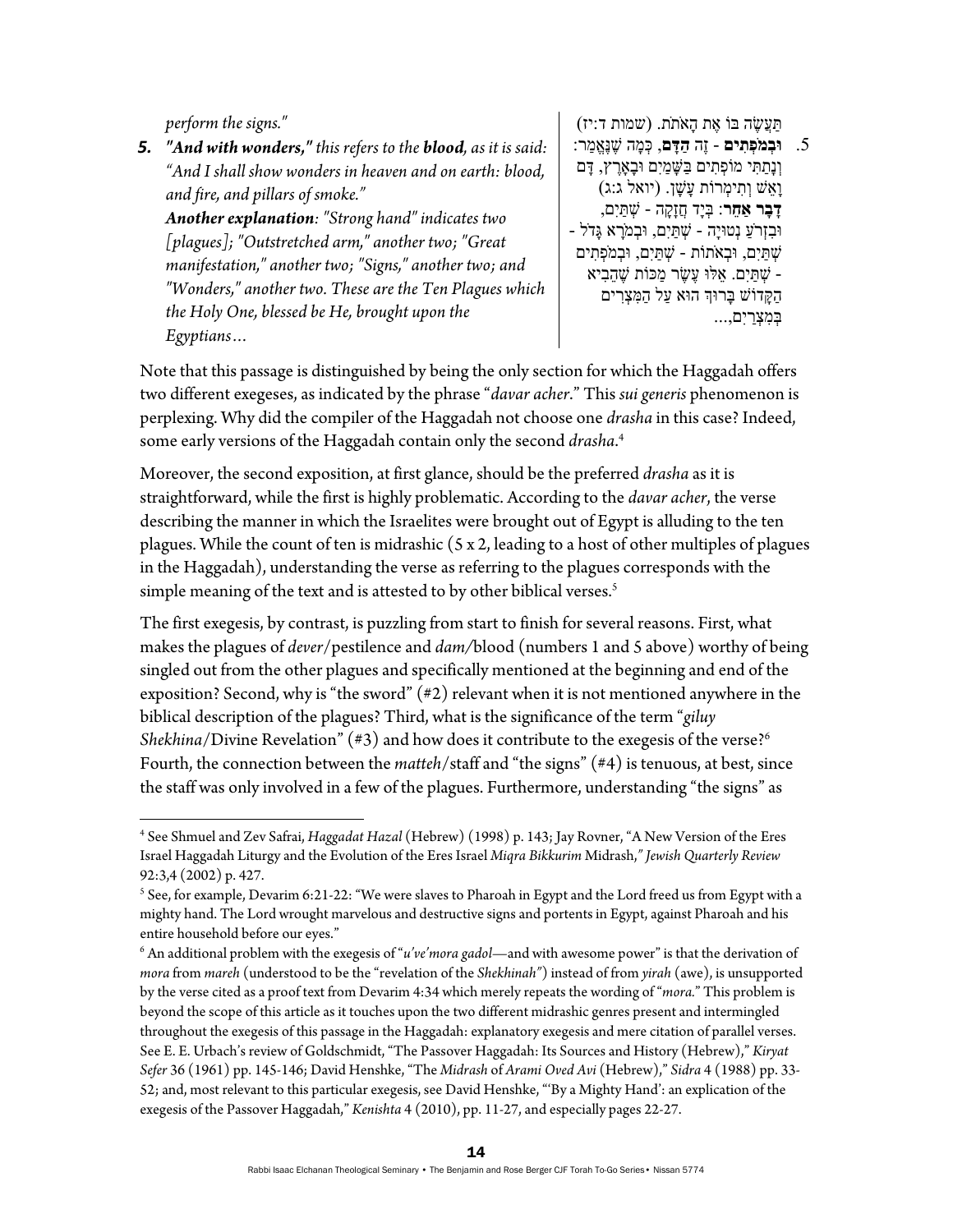referring to the staff is strange since the staff was merely the instrument which brought about several plagues and not "the signs" themselves!<sup>7</sup>

#### Proposed solutions in the Rishonim<sup>8</sup>

These questions on the first midrash are based on an important assumption, shared by nearly all of the Rishonim in their commentaries on the Haggadah. These commentators viewed the first and second midrashim as fundamentally similar:

*Until now (the first midrash, prior to davar acher) the verse was interpreted and it proved a few of the plagues that the Egyptians suffered; and now, it (the davar acher in the midrash) wishes to prove all ten plagues that afflicted the Egyptians…*

**Commentary of Shibolei HaLeket on the Haggadah (R. Tzidkiyah b. Avraham HaRofei, 13th c. Italy)** 

**דבר אחר ביד חזקה שתים כו'**. עד הנה פי' הפסוקין בענין אחד והוכיח מהן קצת מהמכות שלקו ועתה רוצה להוכיח מהם כל עשר מכות שלקו במצרים ביד חזקה שתים. ובזרוע נטויה שתים. ובמורא גדול שתים. ובאותות שתים. ובמופתים שתים. **פירושו של בעל שבולי הלקט (ר' צדקיה בן אברהם הרופא) להגדה, סדר פסח סימן ריח**

Given the central premise that the first midrash, like the *davar acher*, refers to the ten plagues visited upon the Egyptians, Rishonim brought to bear all of their creative ingenuity and extensive knowledge of midrashic literature to tackle each of the difficulties raised above. The *Shibolei HaLeket*, for example, quotes his brother who employed *gematria* to explain why the plagues of blood and pestilence (דם and דבר equal 250, the total number of plagues at the Splitting of the Sea, according to one opinion cited later in the Haggadah) are singled out in the midrash. Additionally, he cites an Amoraic midrash *(Tehillim Rabbah* 78:16, see parallels cited in *Torah Shleimah Shemot* 7:105), which states that each plague was accompanied by *dever,* thus justifying its special mentioning (but not the singling out of blood).

As to the relevance of "the sword," *Shibolei HaLeket* offers two explanations. The first posits that *cherev* refers not to an actual sword, but rather to the *Shem haMeforash* (the Tetragrammaton), which Moshe invoked as his verbal weapon to perform the plagues. A second explanation, citing another late midrashic tradition, advances the eye-opening view that an actual plague of swords was visited upon Egypt by their own firstborn children. According to this legend, the first-born

 7 Scholars have focused on two midrashic texts to try to resolve some of the difficulties in the Haggadah's exegesis. 1. Several scholars have proposed that that the compiler of the Haggadah transferred some of this exegesis (specifically *dever* and *cherev*) from the *Sifre* in *Bamidbar* (paragraph 115). See, for example, E. D. Goldschmidt, *The Passover Haggadah: its sources and history* (Hebrew), (1960) p. 46 and Safrai and Safrai, *Haggadat Hazal,* p. 141, and, most recently, Joshua Kulp, *The Schechter Haggadah: Art, History, and Commentary* (2009). However, in addition to not solving all of the difficulties in our midrash, it is more likely, as David Henshke explains ("By a Mighty Hand", pp. 15-18), that the *Sifre* transferred these citations *from* the Haggadah! 2. Two of the difficulties raised in the Haggadah's midrash are resolved by *Midrash Tannaim* (*Devraim* 26:5) via two changes to the text. First, a different verse for "*mora,*" which references 'seeing' God's hand at the Splitting of the Sea (*Shemot* 14:31), is substituted for *Devarim* 4:34. Second, the exegesis for "and with wonders," does not refer just to the plague of Blood but to all ten plagues. However, as noted by Henshke (ibid. notes 8-10), these emendations implicitly attest to the difficulties of our original version of the midrash and do not appear in any versions of the Haggadah. 8

 $8$  All of the commentaries of the Rishonim to the Haggadah cited herein can be found in Mordekhai Leib Katzenelenbogen, *Haggadah shel Pesach: Torat Chayyim* (1998), pp. 110-125.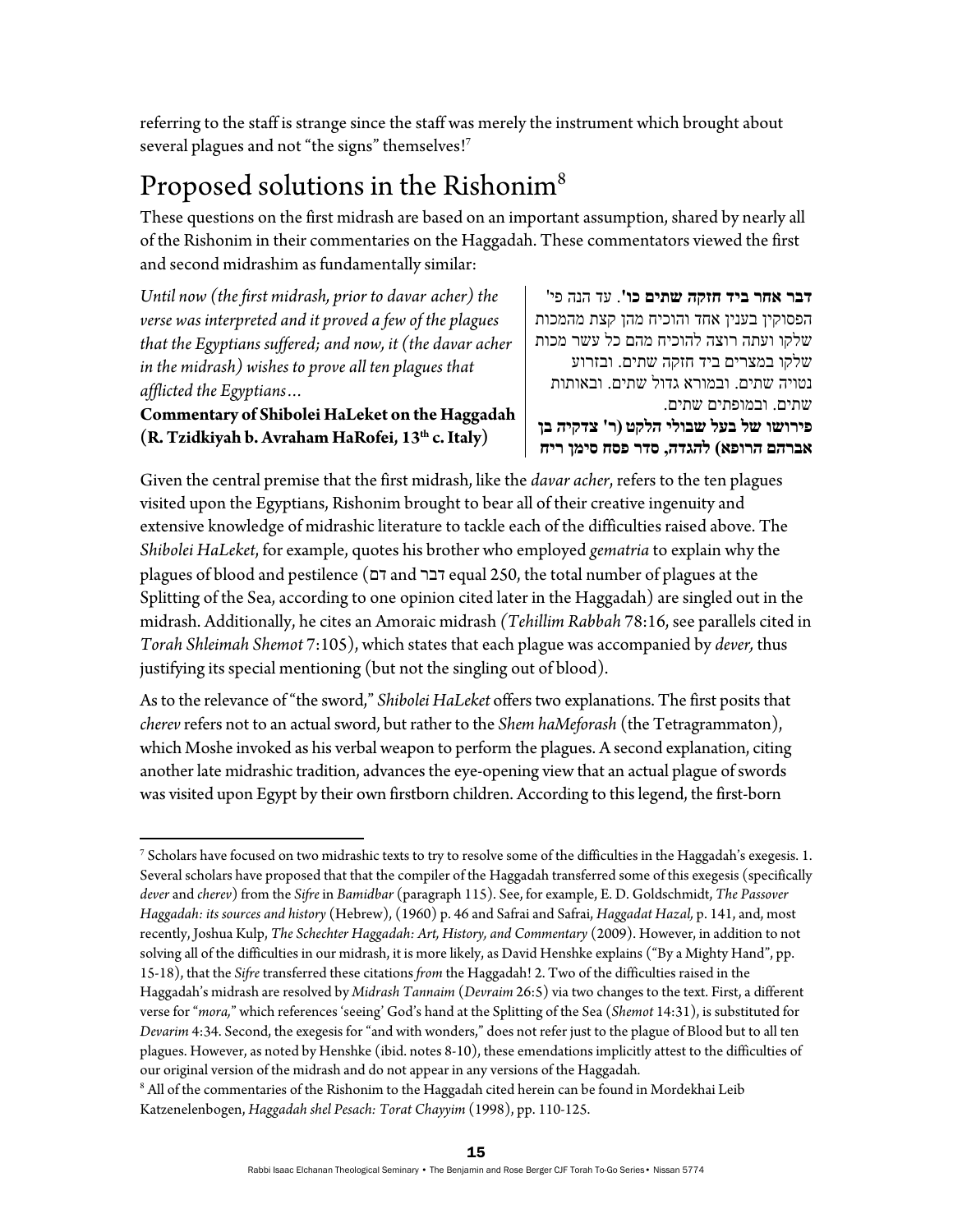used swords to kill their own family members on the night of the Exodus for refusing to let the Israelites out. The Raavan (R' Eliezer ben Natan,  $12<sup>th</sup>$  c. Mainz) suggests a third possibility, that the sword is a reference to the actual plague of the firstborn who were struck down by swords.

In discussing the exegesis of "and with signs" as referring to the staff, several commentators (see *Torat Chayyim* pp. 116-117) explain the association as based on the fact that through the staff, the plagues were performed. This explanation just reinforces the question of why the instrument is singled out as opposed to the actual signs themselves. A number of other commentators (ibid.) explain, based on an Amoraic midrash, that the staff had the mnemonic of all ten plagues written on it thus explaining the exegesis.

Each of the suggestions raised by the Rishonim is intriguing and requires further research.<sup>9</sup> Yet each explanation remains problematic for a variety of reasons, including the fact that many are rooted in midrashim which post-date the composition of the Tannaitic midrash found in the Haggadah. Moreover, each suggestion on its own fails to account for all of the difficulties we have raised. Most significant, even were we to combine all of the answers together to resolve each difficulty with the five elements of the first midrash, they would offer no coherent explanation for the first midrash as a whole. Set opposite the more comprehensive and straightforward *davar acher*, the first midrash appears to be an unnecessary exegetical hodgepodge. Why, then, did the compiler of the Haggadah include this midrash in the first place?

### A new approach to the first midrash

In order to explicate each of the parts of the first midrash, as well as to appreciate its underlying message and its reason for inclusion in the Haggadah, we need to reassess its relationship with the second midrash. Is the *davar acher* merely an alternative take on the same general idea as the first midrash, as assumed thus far, or does it perhaps signal a fundamentally different reading of the verse? If so, what is this other focus of the first midrash?

A clue to a whole new understanding of the first midrash's exegesis can be found in a comment of R' Aharon haKohen (14th c. Provence) in his *Orchot Chayyim*, on the very last piece of the midrash (p. 117 in *Haggadat Torat Chayyim*):

*"And with wonders," this refers to the blood, to explain: this does not refer to the plague of blood visited upon the river; rather it refers to the blood on the land when he (Moshe) performed the signs before (lit. in the eyes of) the people. For through that very sign, all of Israel believed in him.* 

**"ובמופתים- זה הדם":** פירוש לא ממכת היאור קאמר אלא מאשר היו לדם ביבשת כאשר עשה האותות לעיני העם שעל ידי אותו האות האמינו בו כל ישראל.

According to *Orchot Chayyim*, the midrash regarding *dam* is not referring to the plague visited upon the Egyptians, but to one of the signs that Moshe was commanded to perform for Bnei Yisrael so that they would believe in him and in the mission to fulfill their covenantal destiny by

<sup>9</sup> See *Torat Chayyim* p. 115-116 for an explanation suggested by several Rishonim to the "*giluy Shekhina*" exegesis. The commentaries point to the end of the verse (Devarim 4:34) not cited in the Haggadah, which includes the word "*le'einekha*—before your eyes" to find a connection to sight, or "*mora'im.*" See David Henshke (ibid. note 10) for the problematic nature of this suggestion.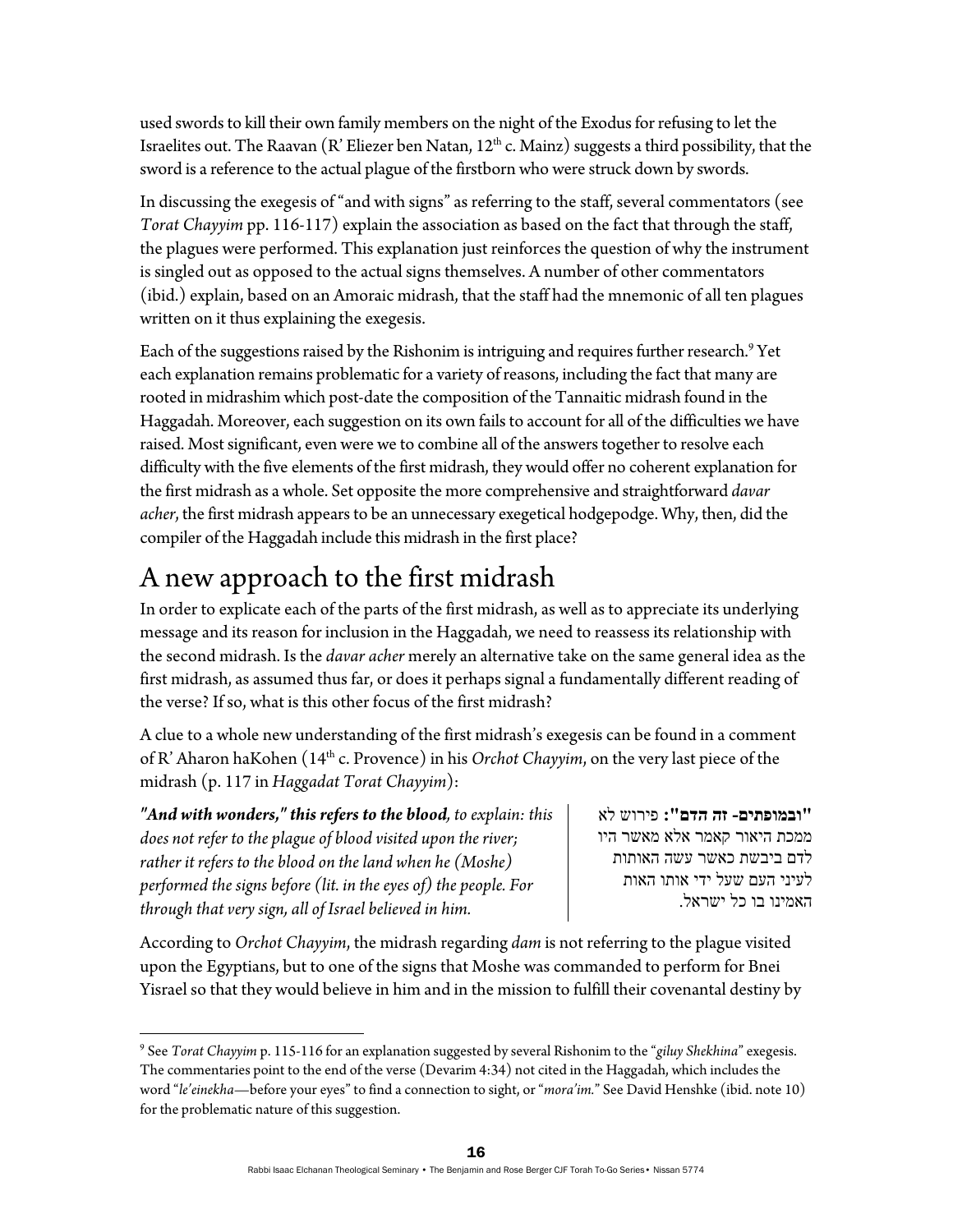leaving Egypt. Indeed, a verse in Shemot (4:9), well before the account of the plague of blood, describes this gambit:

*And if they will not believe even these two signs, neither hearken unto thy voice, thou shalt take of the water of the river, and pour it upon the dry land; and the water which thou take out of the river shall become blood upon dry land.* 

והיה אם לא יאמינו גם לשני האתות האלה ולא ישמעון לקלך ולקחת ממימי היאר ושפכת היבשה, והיו המים אשר תקח מן היאר והיו לדם ביבשת.

Later on in the chapter (4:30-31), the Torah attests to the fact that Moshe carried out these instructions and that the Israelites, for the moment, were galvanized to believe in him and in their imminent redemption.

Following through with this insight of *Orchot Chayyim* is the key to unlocking the seemingly puzzling and disjointed elements of the entire midrash. We will examine each piece in reverse order from "the blood" exegesis. The preceding line associates "the signs" with the staff of Moshe. Once we have suggested, as per *Orchot Chayyim*, that the midrash is not referring to the plagues visited upon the Egyptians, but to the ingredients needed to convince the Israelites of the veracity of Moshe's prophecy, the staff is not a peripheral instrument but constitutes "the signs" themselves! Recall, the staff was used by Moshe to perform the signs for the Israelites, long before any plague brought on Egypt was commanded.<sup>10</sup> As the proof text (Shemot 4:17) cited in the midrash states:

*And take with you this staff, with which you shall perform the signs.*<sup>11</sup>

ואת המטה הזה תקח בידך אשר תעשה בו את האתת.

The puzzling third piece of the midrash: "'and awesome power'—this refers to the revelation of the *Shekhina*," can now be understood given the different focus of the exegesis. The midrash is not stating that God revealed his *Shekhina* to the Egyptians via the plagues; the subject of the midrash, rather, is the Jewish people themselves—or at the very least their leaders—to whom the Divine Presence was revealed in Egypt.<sup>12</sup> As the verse in Shmuel (I Shmuel 2:27) explicitly states:

*And there came a man of God unto Eli, and said unto him: 'Thus saith the LORD: Did I reveal Myself unto the house of thy father, when they were in Egypt in bondage to Pharaoh's house?13*

ויבא איש אלקים אל עלי ויאמר אליו כה אמר ה' הנגלה נגליתי אל בית אביך בהיותם במצרים לבית פרעה.

<sup>11</sup> Interestingly, the midrash does not mention the other sign given to Moshe to convince the people, namely the *tsara'at* on his hand. This fits with both the specific formulation of the proof text (the staff was not involved in the sign of tsara'at) and with the Haggadah's aim to totally exclude mention of Moshe (see note 3 above).<br><sup>12</sup> This is consistent with the assumption of *Mekhilta* (Shemot 12:1), which questions whether the *Shekhina* can be

<sup>10</sup> This, in fact, is the explanation of the *Peirush Kadmon* in the *Torat Chayyim Haggadah*, pp. 116-117. On the identity of the author of this commentary, see the editor's introduction pp. 8-9.

revealed outside of Israel, to prophets like Moshe and Aharon. The midrash does not contemplate the *Shekhina* being revealed to the Egyptians! See also Sifre Zuta on Bamidbar 10:35 and Mekhilta de-Rabbi Shimon Bar Yohai on Shemot 3:8.<br><sup>13</sup> One could also suggest that the revelation referred to by the midrash is not limited to the house Moshe and Aharon), but to the fact that God makes Himself known, albeit through Moshe, to all of Bnei Yisrael in Egypt by a new name, as per Shemot 6:3-4.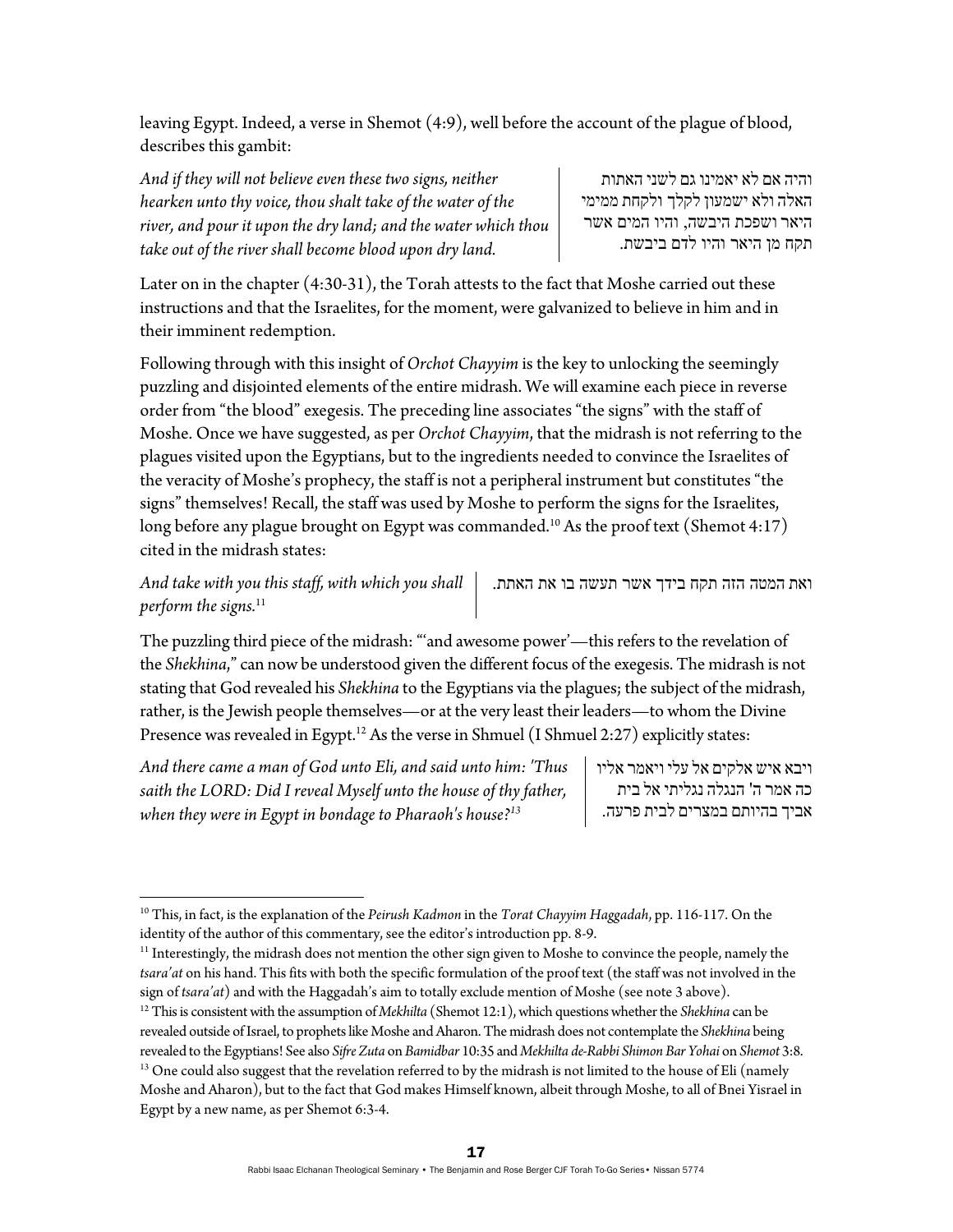The crux of the first midrash, that the Jewish people required proofs and other coercive measures to be redeemed from Egypt, is most dramatically attested to by the first two pieces of the midrash. *Dever* and *cherev* in this reading are not plagues brought on the Egyptians, but threats needed to induce the Jewish people to leave to serve God. Remarkably, before any of the ten plagues, there is an explicit verse in the Torah which states this (Shemot 5:3):

*And they said: 'The God of the Hebrews hath met with us. Let us go, we pray thee, three days' journey into the wilderness, and sacrifice unto the LORD our God; lest He strike us with pestilence, or with the sword.* 14

ויאמרו אלקי העברים נקרא עלינו נלכה נא דרך שֹלשת ימים במדבר ונזבחה לה' אלקינו **פן יפגענו בדבר או בחרב**.

This verse serves as the basis for the entire midrash: without "a mighty hand"—namely pestilence that would have stricken the Jewish people, and "an outstretched arm"—the threat of the sword—we may never have left Egypt. These threats, coupled with the awesome power, signs, and wonders(the revelation of the *Shekhina*, the staff, and the sign of blood, respectively) ensured their redemption. According to this midrash, the Jewish people, left to its own devices, may never have gone out from Egypt.

We now can appreciate the fundamentally different (though not necessarily mutually exclusive) points of view projected by the two sets of exegesis. The first midrash is no longer a partial list of calamities that befell the Egyptians, but a more sobering catalog of what we needed imposed on us in order to get out. While both midrashim engender thanks for salvation, the first midrash zeroes in on the shortcomings of the Israelites and the forces marshaled against them, while the *davar acher* focuses on what was done to the Egyptians in the course of redemption.<sup>15</sup>

#### Narratives at the Seder

Now that two essentially dissimilar midrashic traditions have been uncovered within the Haggadah's dual (and, perhaps, dueling) exegesis of the final verse of *Arami Oved Avi*, we may contemplate the significance of this phenomenon and its inclusion in the canonical ritual of the seder. Our understanding of the first midrash highlights an "unpleasant truth" about the Exodus. Basically, the first midrash maligns the Jewish people. This harsh reality may seem incongruous with the festive atmosphere of the seder. Indeed, this may be one reason why the commentators

 14 One commentator (R' Shimon ben Tzemach Duran (Algiers 14th c.) cites this verse in his commentary (*Torat Chayyim* p. 112), but in line with Amoraic midrashim (see *Torah Shleimah* on Shemot 5:3, paragraph 30) he explains that this verse refers to Pharoah: "We do not find amongst the plagues in Egypt any mention of **sword**. And it appears that it is mentioned in what they said to Pharaoh, 'lest He fall upon **us** with pestilence, or with the sword.' What they meant to say, 'lest He fall upon **you**', but because of respect for royalty they said fall upon us. Therefore, we see in the plagues of Egypt that they were scared with the sword."

<sup>&</sup>lt;sup>15</sup> There are two textual reasons why this compelling explication of the first midrash was overlooked. 1. The very first *drasha* regarding the "mighty hand" of *dever* cites the verse of the plague *dever* as its proof text. Though the text is merely cited to link the phrase "*yad chazaka*" with *dever*, and not to posit that *dever* refers to the plague, the proof text misdirects the reader. 2. This explication of the midrash is further obscured by the midrashic material preceding it (which refers to God's exclusive role in the plague of the firstborn) and succeeding it (about the ten plagues as a whole). Both of these pieces of exegesis focus on what God did to the Egyptians through the plagues, leading to the midrash in between being misunderstood. The body of the article will suggest a third, more conceptual, reason for overlooking this compelling interpretation of the midrash.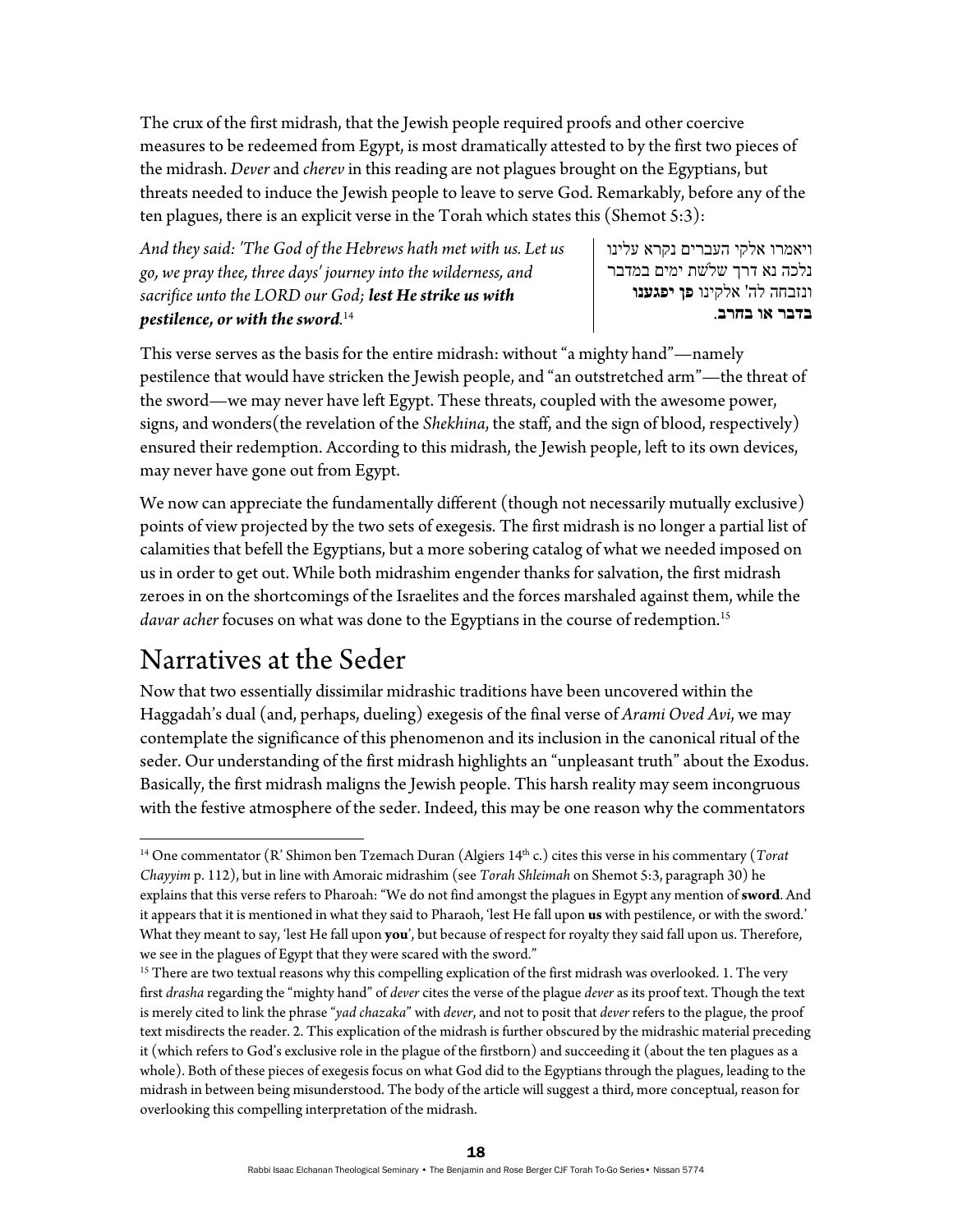assumed the midrash to be referring to the plagues of the Egyptians.<sup>16</sup> However, much biblical and rabbinic evidence supports the alternative narrative of our midrash. The verse in Shemot (6:9) expresses that the Israelites did not listen to Moshe, following the initial setback when he first appeared before Pharoah. While commentators debate the root cause and precise definition of the "*kotzer ruach*—weakness of spirit" which plagued the Jewish people at the time, the prophet Yechezkel (20:8) explicitly states that God sought to wipe out all of Israel in Egypt due to their refusal to serve God and sever their connection with Egypt's idols:

*But they rebelled against Me, and would not hearken unto Me; they did not every man cast away the detestable things of their eyes, neither did they forsake the idols of Egypt; then I said I would pour out My fury upon them, to spend My anger upon them in the midst of the land of Egypt.* 

ַויַּ ְמרוּ- ִבי, ְוֹלא אָבוּ ִל ְשׁמַֹע ֵא ַלי-- ִאישׁ ָאֶת-שׁקּוּצי עיניהֶם לֹא הֹשָׁליכוּ, וְאֶת-ִגּ ֵ לּוּלי ִמ ְצַריִם ֹלא ָעזָבוּ; ָואַֹמר ִל ְשׁפְֹּך ְחֲמַתִי עֲלֵיהֶם, לְכַלּוֹת אַפִּי בָּהֶם, ְבּתוְֹך, ֶאֶרץ ִמ ְצָריִם.

Early midrashic literature goes even further. According to *Mekhilta* (*petichata to Vayehi*), much of the Israelite population (with estimates ranging from four-fifths to 499/500) was wiped out while still in Egypt! *Mekhilta* (*Mesikta d'Pischa*, paragraph 5) also dramatically records that it was only at the final, fateful moment that the remaining fraction summoned the spiritual fortitude to finally reject Egyptian paganism and merit the redemption via the *korban Pesach*. 17

With the two distinct narratives of midrash *Arami Oved Avi* explicated and clearly necessary, we can now more fully appreciate the richness of the seder's storytelling device encapsulated in the Mishnah's phrase *matchil b'genut u'msayyem b'shevach*. Upon closer examination, the disgrace/shame and praise/glory at the seder are not presented in a linear or fairy-tale fashion. Instead, the story is imparted in a manner matching reality. It is told in a complex, nuanced, and oscillating fashion, moving between moments of ignominy and triumph. Within Maggid we detail how we were slaves and then redeemed. We then shift gears to describe our lowly lineage of paganism followed by the spiritual apex of receiving the Torah and worshiping God at Sinai. And finally, embedded at the very end of the *Arami Oved Avi* exegesis are two midrashim which are themselves a microcosm of the first shame (the first midrash) and then praise (the *davar acher* midrash) movement and dialectic. Together, the two sets of exegesis on the last verse underscore the "warts and all," multi-dimensional, and non-monochromatic narrative of the birth of the Jewish people.<sup>18</sup>

<sup>&</sup>lt;sup>16</sup> A similar phenomenon may be traced in the interpretation of *arami oved avi* as referring to Lavan, rather than the more straightforward reading that it refers to our forefathers. See sources in note 2 at length.<br><sup>17</sup> It is even possible to suggest that the purpose of the first nine plagues was not merely to punish Pharoah and the

Egyptians while making God known to them, but also to restore and fortify *Bnei Yisrael's* faith. Note the verses in Shemot 4:21-24, which reference the final plague of the firstborn prior to any of the other plagues. While some commentators interpreted this as mere foreshadowing, the simple reading of the verses suggests that had *Bnei Yisrael* been up to the challenge, the commandment of *korban Pesach* and the events of the night of the Exodus could have taken place much earlier. According to this view, the narrative of *davar acher* detailing the ten plagues also constitutes a critique, albeit an almost imperceptible one, of *Bnei Yisrael*. 18 There are additional hints to other sources of *genut* in the *haggadah* which further enrich the story. See Gilad J.

Gevaryahu & Michael Wise, "Why Does the Seder Begin with Karpas?" *Jewish Bible Quarterly* vol. 27, no. 2 (1999), pp. 104-110. The article proposes the interesting theory that the dipping of the *karpas* originally alluded to the